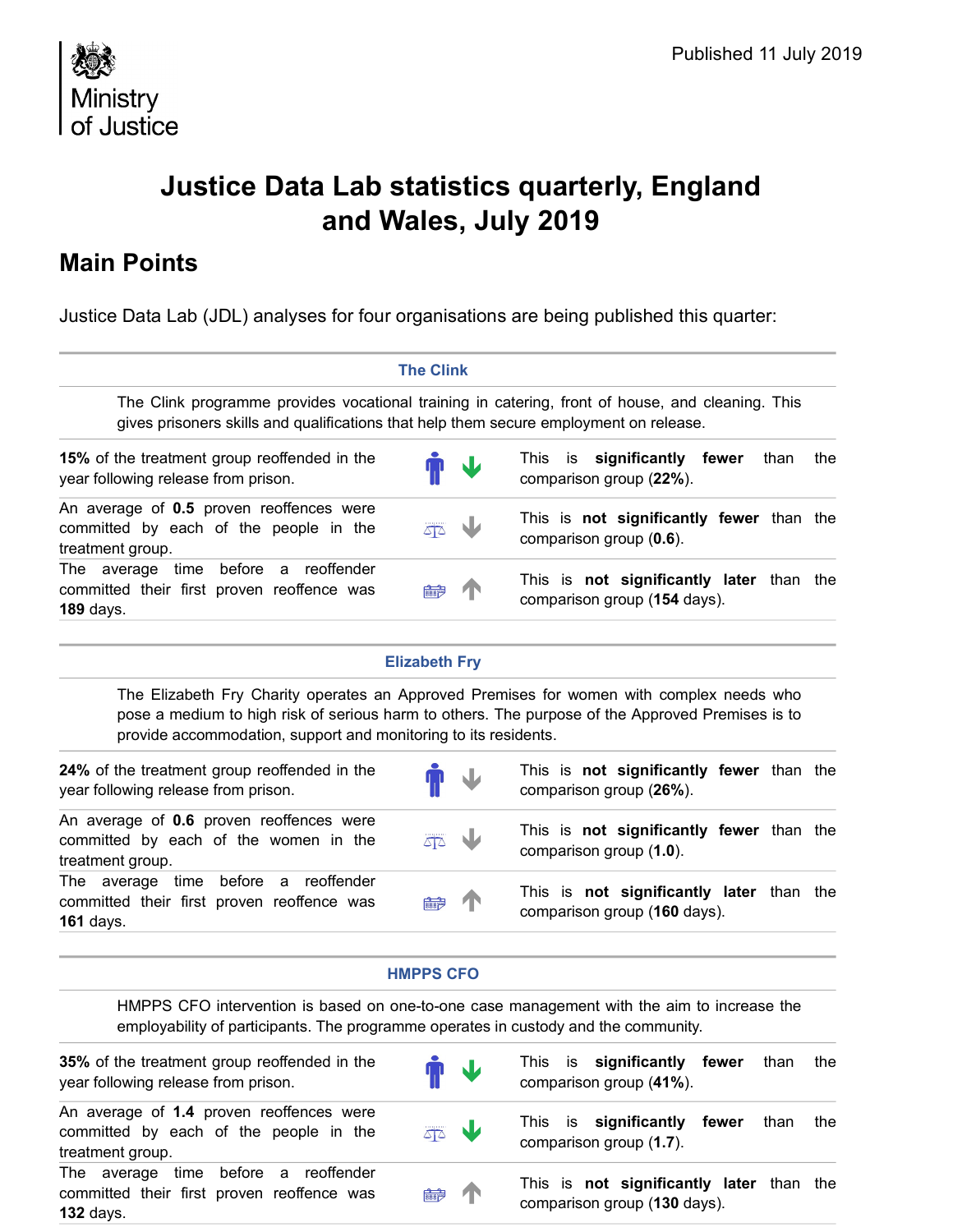### The Open University

This release presents the latest findings from the Justice Data Lab, and summarises the requests for reoffending information through the Justice Data Lab for the period 2 April 2013 to 30 June accompanying general annex to the Justice Data Lab statistics available at https://www.gov.uk /government/statistics/justice-data-lab-quarterly-statistics-july-2019 **This release presents the latest findings from the Justice Data Lab, and summarises the requests<br>for reoffending information through the Justice Data Lab for the period 2 April 2013 to 30 June<br>2019. For full and detailed** 

# Things you need to know

These analyses measure proven reoffences in a one-year follow-up period for a 'treatment group' who took part in each programme and for a much larger 'comparison group' of similar offenders programmes would be expected to have on the reoffending behaviour of any people who are similar to those in the analysis.

The people who were eligible to be included in each analysis are from a set of records submitted to the Justice Data Lab by each organisation. Not all participants were eligible for inclusion in the 'treatment group', therefore the programmes may have had a different impact on these people.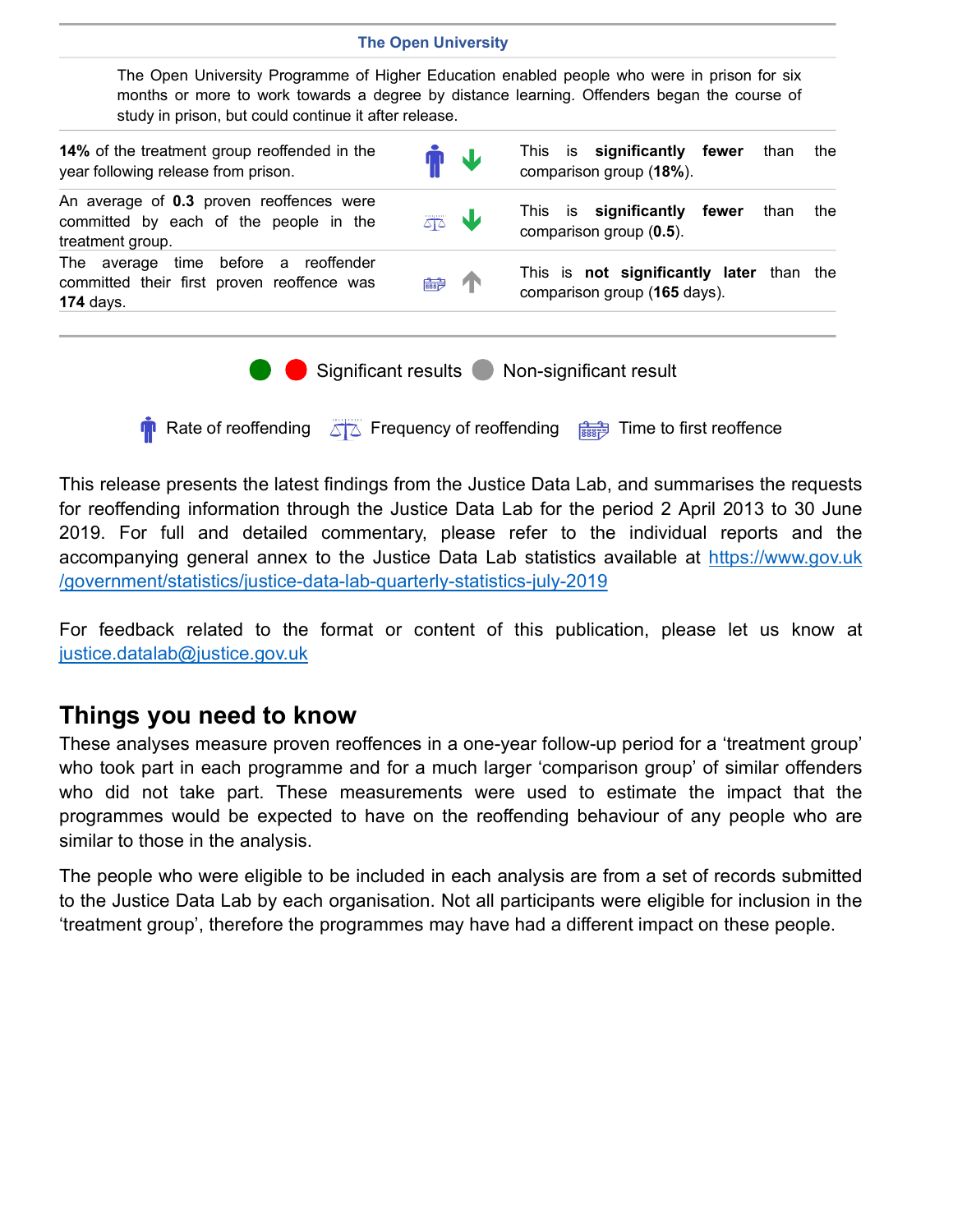### 1. The Clink

This analysis looked at the reoffending behaviour of 209 adults who participated in The 1. The Clink<br>This analysis looked at the reoffending behaviour of 209 adults who participated in The<br>Clink Restaurant training programme. This is an extension of a previous analysis<br>conducted (April 2018), and additionally conducted (April 2018), and additionally includes their 2016 cohort. The overall results show that those who took part in the programme were less likely to reoffend than those who did not. More people would need to be available in order to determine the effect on the frequency of reoffending, and time to reoffend. However, this should not be taken to mean that the programme fails to affect them.

The Clink programme provides vocational training in catering, front of house, and cleaning. This gives prisoners skills and qualifications that help them secure employment on release.

### Figure 1: One-year proven reoffending rate after support from The Clink



### Significant difference between groups

### Overall measurements of the treatment and comparison groups

For any 100 typical people in the treatment For any 100 typical people in the group, the equivalent of:

- of 15%), 7 people fewer than in the  $\qquad \qquad$  of 22%). 15 of the 100 people committed a proven reoffence during a one-year period (a rate comparison group.
- $\overline{\triangle}$ **46** proven reoffences were committed by these 100 people during the year (a frequency of 0.5 offences per person), **16** frequency of 0.6 offences per offences fewer than in the comparison group.
- 189 days was the average time before a  $\frac{1}{\left|\frac{1}{258817}\right|}$ reoffender committed their first proven **The reoffence, 35 days later than the metallician continues** comparison group.

comparison group, the equivalent of:

22 of the 100 people committed a proven reoffence within a one-year period (a rate of 22%).

**63** proven reoffences were committed by these 100 people during the year (a frequency of 0.6 offences per person).

154 days was the average time before a reoffender committed their first proven reoffence.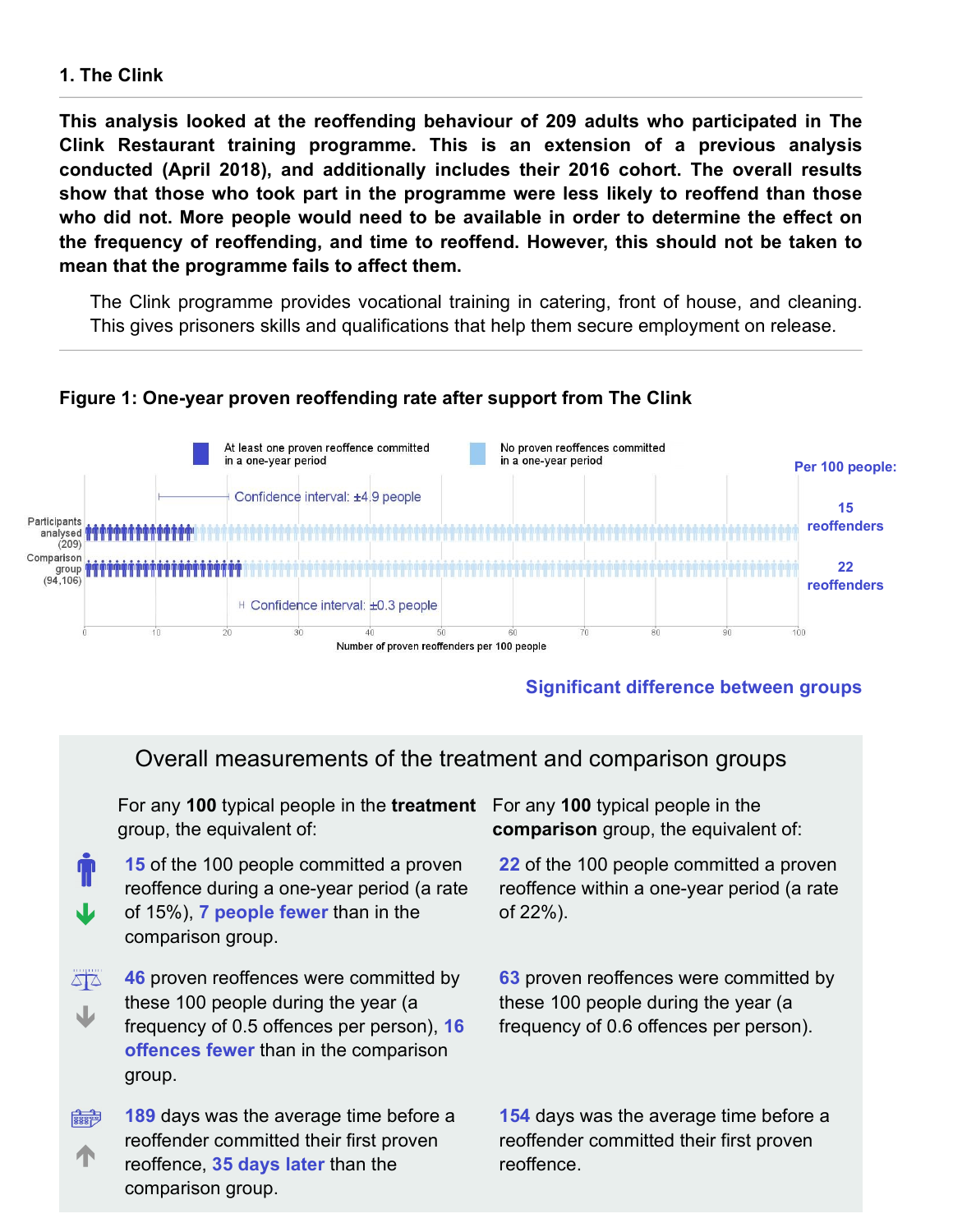For any 100 typical people who receive support, compared with any 100 similar people who do not receive support:



- $\Delta \overline{\Delta}$ The number of proven reoffences committed during the year could be lower by as many as 38 offences, or higher by as many as 6 offences. More people would need to be available for analysis in order to determine the direction of this difference.
- On average, the time before an offender committed their first proven reoffence could be shorter by as many as 6 days, or longer by as many as 75 days. More people would need to be analysed in order to determine the direction of this difference. On average, the time before an offender committed their first proven reoffence could<br>be shorter by as many as 6 days, or longer by as many as 75 days. More people<br>would need to be analysed in order to determine the directi

### $\sqrt{\ }$  What you can say about the one-year reoffending rate:

"This analysis provides evidence that support from The Clink may decrease the number of proven reoffenders during a one-year period."

#### $\boldsymbol{\times}$  What you cannot say about the one-year reoffending rate:

"This analysis shows that support from The Clink increases/has no effect on the reoffending rate of its participants."

### $\sqrt{\ }$  What you can say about the one-year reoffending frequency:

increases or decreases the number of proven reoffences committed by offenders during a one-year period."

### $\boldsymbol{\times}$  What you cannot say about the one-year reoffending frequency:

"This analysis shows that support from The Clink increases/decreases/has no effect on the number of reoffences committed by its participants."

### $\blacktriangledown$  What you can say about the time to first reoffence:

"This analysis would need more participants in order to show whether support from The Clink shortens or lengthens the average time to first proven reoffence."

### $\boldsymbol{\times}$  What you cannot say about the time to first reoffence:

"This analysis shows that support from The Clink shortens/lengthens/has no effect on the average time to first reoffence for its participants."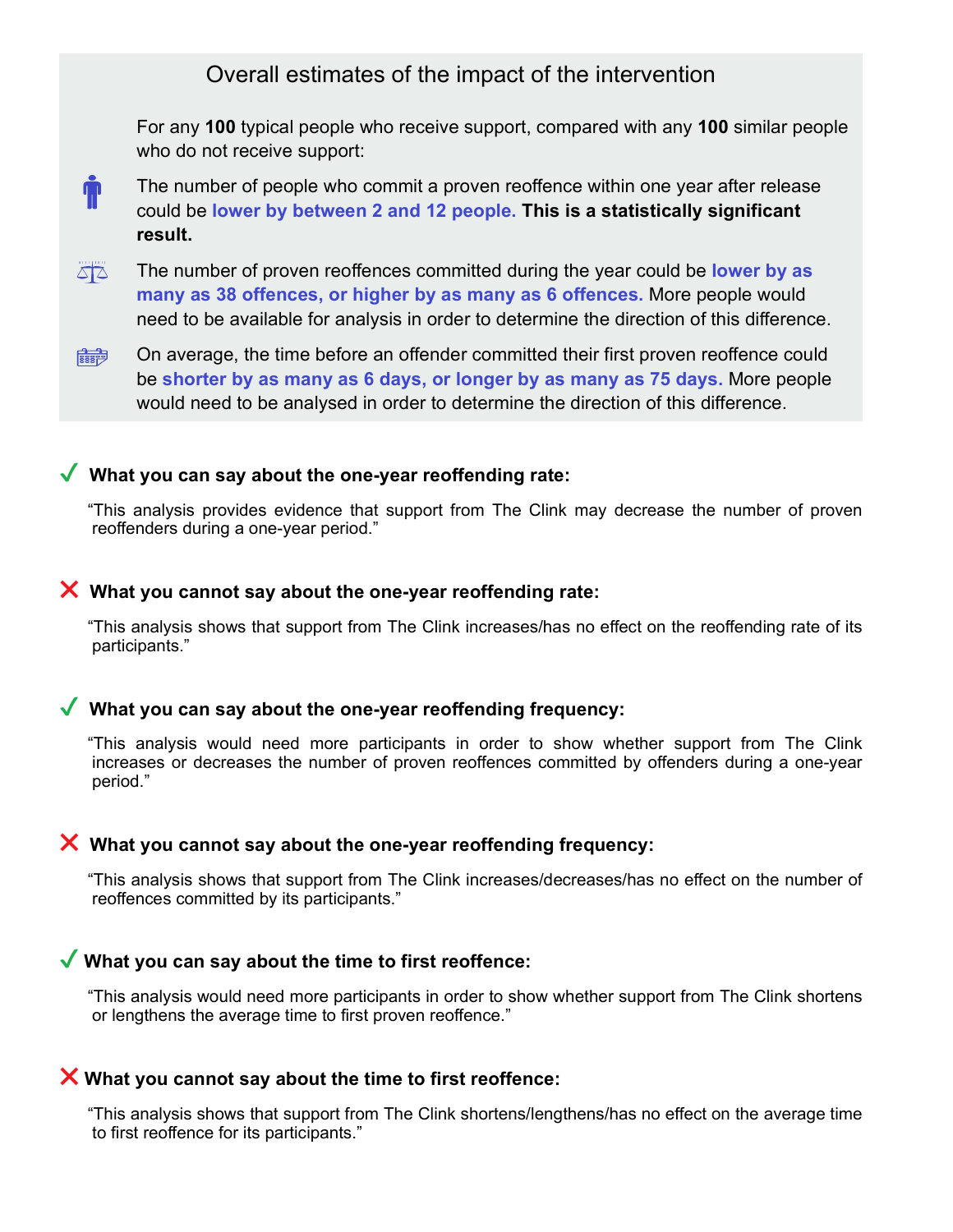### 2. Elizabeth Fry

This analysis looked at the reoffending behaviour of 112 females treated by the Elizabeth Fry Charity. In 2014, the Charity was restructured to improve service delivery. The headline 2. Elizabeth Fry<br>This analysis looked at the reoffending behaviour of 112 females treated by the Elizabeth<br>Fry Charity. In 2014, the Charity was restructured to improve service delivery. The headline<br>analysis examines the 2. Elizabeth Fry<br>
This analysis looked at the reoffending behaviour of 112 females treated by the Elizabeth<br>
Fry Charity. In 2014, the Charity was restructured to improve service delivery. The headline<br>
analysis examines t impact of Elizabeth Fry on reoffending.

The Elizabeth Fry Charity operates an Approved Premises for women with complex needs who pose a medium to high risk of serious harm to others. The purpose of the Approved Premises is to provide accommodation, support and monitoring to its residents.



### Figure 2: One-year proven reoffending rate after support from Elizabeth Fry

### Non-significant difference between groups

### Overall measurements of the treatment and comparison groups

For any **100** typical women in the **treatment** For any **100** typical women in the group, the equivalent of: comparison group, the equivalent of:

of 24%), 2 women fewer than in the  $\qquad \qquad$  of 26%). 24 of the 100 women committed a proven reoffence during a one-year period (a rate comparison group.

 $\overline{\triangle}$ 64 proven reoffences were committed by these 100 women during the year (a frequency of 0.6 offences per person), 35 frequency of 1.0 offences per offences fewer than in the comparison group.

26 of the 100 women committed a proven reoffence within a one-year period (a rate of 26%).

**98** proven reoffences were committed by these 100 women during the year (a frequency of 1.0 offences per person).

Time to first reoffence has not been included as a headline result due to low numbers of  $\frac{1}{\frac{1}{2}}$ reoffenders, which could give misleading results.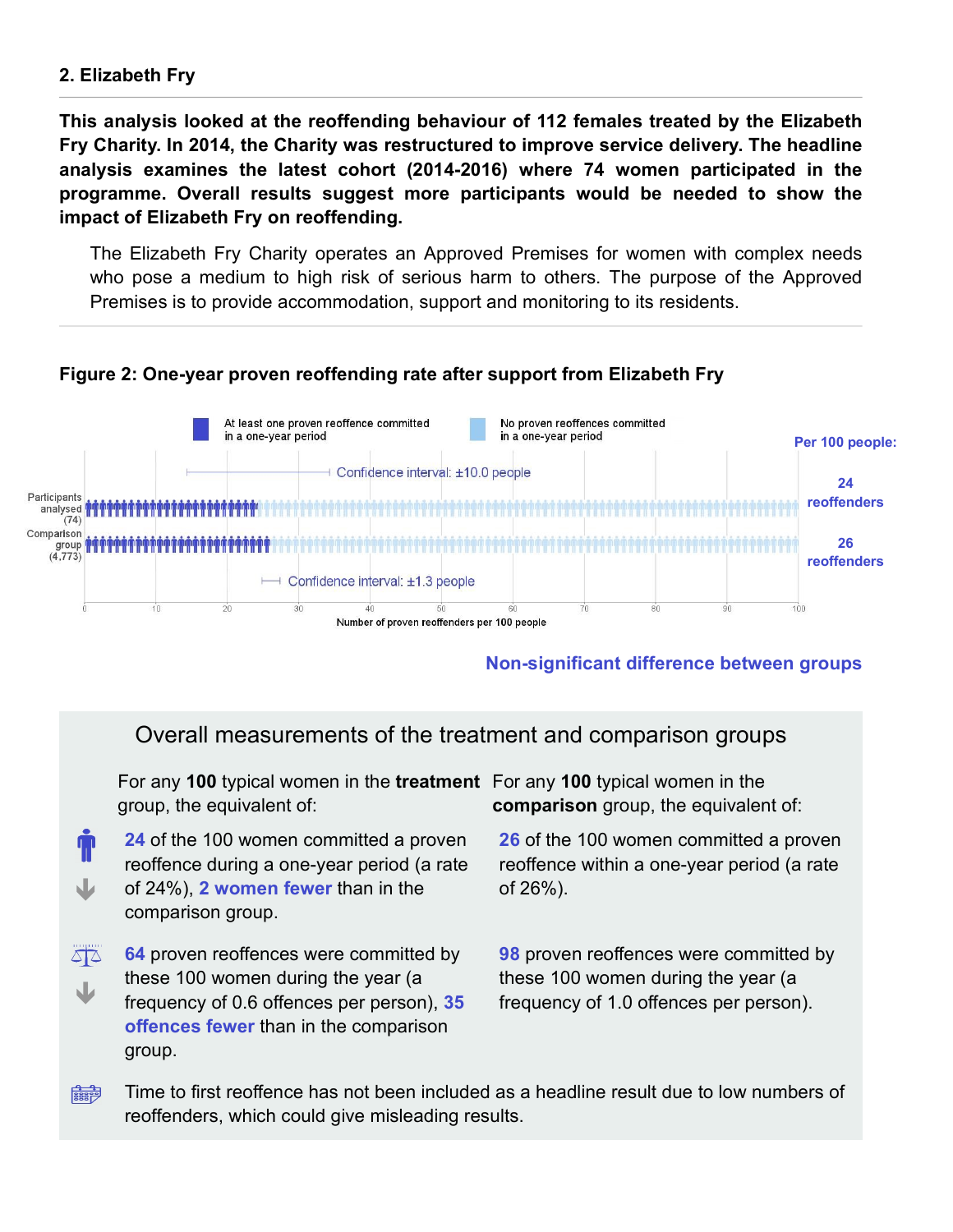For any 100 typical women who receive support, compared with any 100 similar women who do not receive support:

- The number of women who commit a proven reoffence within one year after release  $\ddot{\textbf{r}}$ could be lower by as many as 12 women, or higher by as many as 8 women. More women would need to be available for analysis in order to determine the direction of this difference.
- The number of proven reoffences committed during the year could be **lower by as** many as 78 offences, or higher by as many as 9 offences. More women would need to be available for analysis in order to determine the direction of this difference. The number of proven reoffences committed during the year could be lower by as<br>this difference.<br>The number of proven reoffences committed during the year could be lower by as<br>many as 78 offences, or higher by as many as 9
- Time to first reoffence has not been included as a headline result, as the low number of reoffenders used to calculate the measure could provide misleading results

### $\sqrt{\ }$  What you can say about the one-year reoffending rate:

"This analysis would need more participants in order to show whether support from Elizabeth Fry increases or decreases the number of participants who commit a proven reoffence during a one-year period."

### $\boldsymbol{\times}$  What you cannot say about the one-year reoffending rate:

reoffending rate of its participants."

### $\sqrt{\ }$  What you can say about the one-year reoffending frequency:

"This analysis would need more participants in order to show whether support from Elizabeth Fry increases or decreases the number of proven reoffences committed by offenders during a one-year period."

### $\boldsymbol{\times}$  What you cannot say about the one-year reoffending frequency:

"This analysis shows that support from Elizabeth Fry increases/decreases/has no effect on the number of reoffences committed by its participants."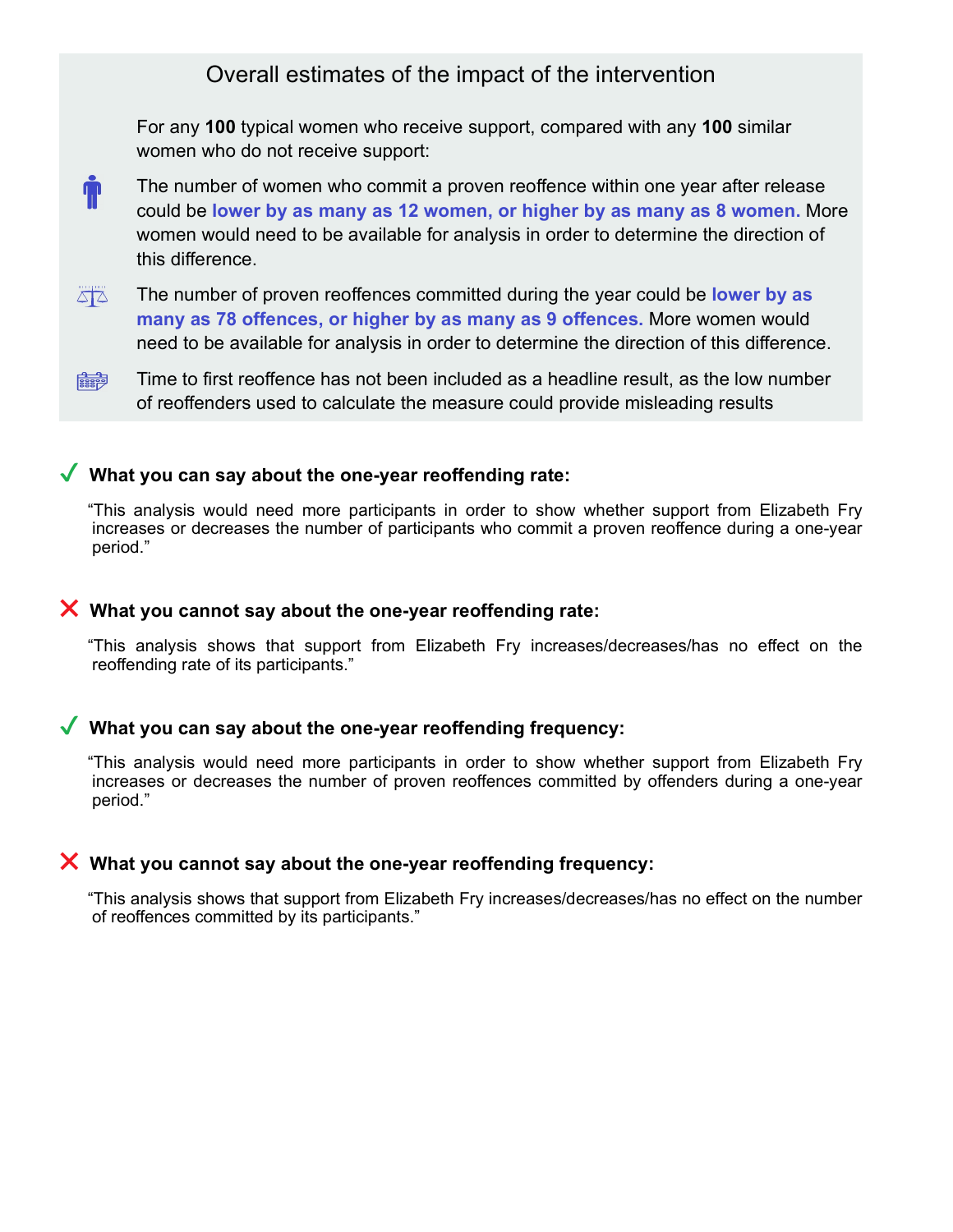### 3. HMPPS CFO

This analysis looked at the reoffending behaviour of 1,282 adults who participated in Her 3. HMPPS CFO<br>This analysis looked at the reoffending behaviour of 1,282 adults who participated in Her<br>Majesty's Prison and Probation Service's (HMPPS) Co-Financing Organisation (CFO)<br>programme. The overall results show th programme. The overall results show that those who took part in the programme were less likely to reoffend than those who did not, and had a lower frequency of reoffending. More people would need to be available for analysis in order to determine the effect on the time to first reoffence. However, this should not be taken to mean that the programme fails to affect it.

HMPPS CFO intervention is based on one-to-one case management, with the aim to increase the employability of participants. The programme operates in custody and the community.



### Figure 3: One-year proven reoffending rate after support from HMPPS CFO

### Significant difference between groups

### Overall measurements of the treatment and comparison groups

For any 100 typical people in the treatment For any 100 typical people in the group, the equivalent of:

- of 35%), 6 people fewer than in the  $\qquad \qquad$  of 41%). **35** of the 100 people committed a proven reoffence during a one-year period (a rate comparison group.
- $\overline{\triangle}$ 137 proven reoffences were committed by these 100 people during the year (a frequency of 1.4 offences per person), 35 frequency of 1.7 offences per offences fewer than in the comparison group.
- 132 days was the average time before a  $\frac{1}{\left|\frac{1}{258817}\right|}$ reoffender committed their first proven **The contract communes are more proven** to contract communes comparison group.

comparison group, the equivalent of:

41 of the 100 people committed a proven reoffence within a one-year period (a rate of 41%).

172 proven reoffences were committed by these 100 people during the year (a frequency of 1.7 offences per person).

130 days was the average time before a reoffender committed their first proven reoffence.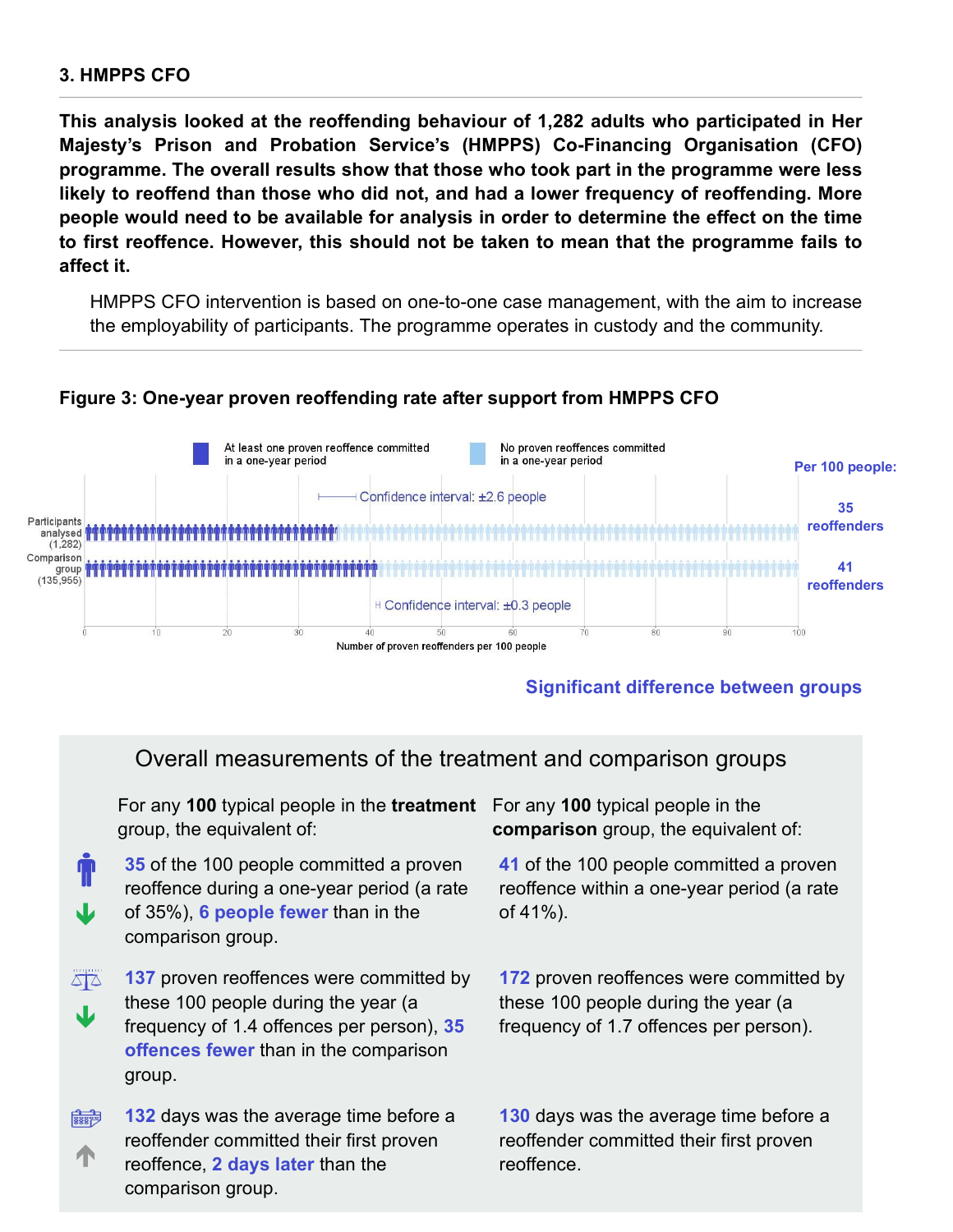For any 100 typical people who receive support, compared with any 100 similar people who do not receive support:



The number of people who commit a proven reoffence within one year after release could be lower by between 3 and 8 people. This is a statistically significant result.

 $\Delta \overline{\Delta}$ The number of proven reoffences committed during the year could be lower by between 19 and 50 offences. This is a statistically significant result.

On average, the time before an offender committed their first proven reoffence could  $\frac{1}{888812}$ be shorter by as many as 7 days, or longer by as many as 12 days. More people would need to be analysed in order to determine the direction of this difference.

### $\sqrt{\ }$  What you can say about the one-year reoffending rate:

"This analysis provides evidence that support from HMPPS CFO may decrease the number of proven reoffenders during a one-year period." What you can say about the one-year reoffending rate:<br>"This analysis provides evidence that support from HMPPS CFO may decrease the number of proven<br>reoffenders during a one-year period."<br>What you cannot say about the one-

### $\boldsymbol{\times}$  What you cannot say about the one-year reoffending rate:

"This analysis shows that support from HMPPS CFO increases/has no effect on the reoffending rate of its participants."

### $\sqrt{\ }$  What you can say about the one-year reoffending frequency:

"This analysis provides evidence that support from HMPPS CFO may decrease the number of proven reoffences during a one-year period."

### $\boldsymbol{\times}$  What you cannot say about the one-year reoffending frequency:

reoffences committed by its participants."

### $\blacktriangledown$  What you can say about the time to first reoffence:

"This analysis would need more participants in order to show whether support from HMPPS CFO shortens or lengthens the average time to first proven reoffence."

### $\boldsymbol{\times}$  What you cannot say about the time to first reoffence:

"This analysis shows that support from HMPPS CFO shortens/lengthens/has no effect on the average time to first reoffence for its participants."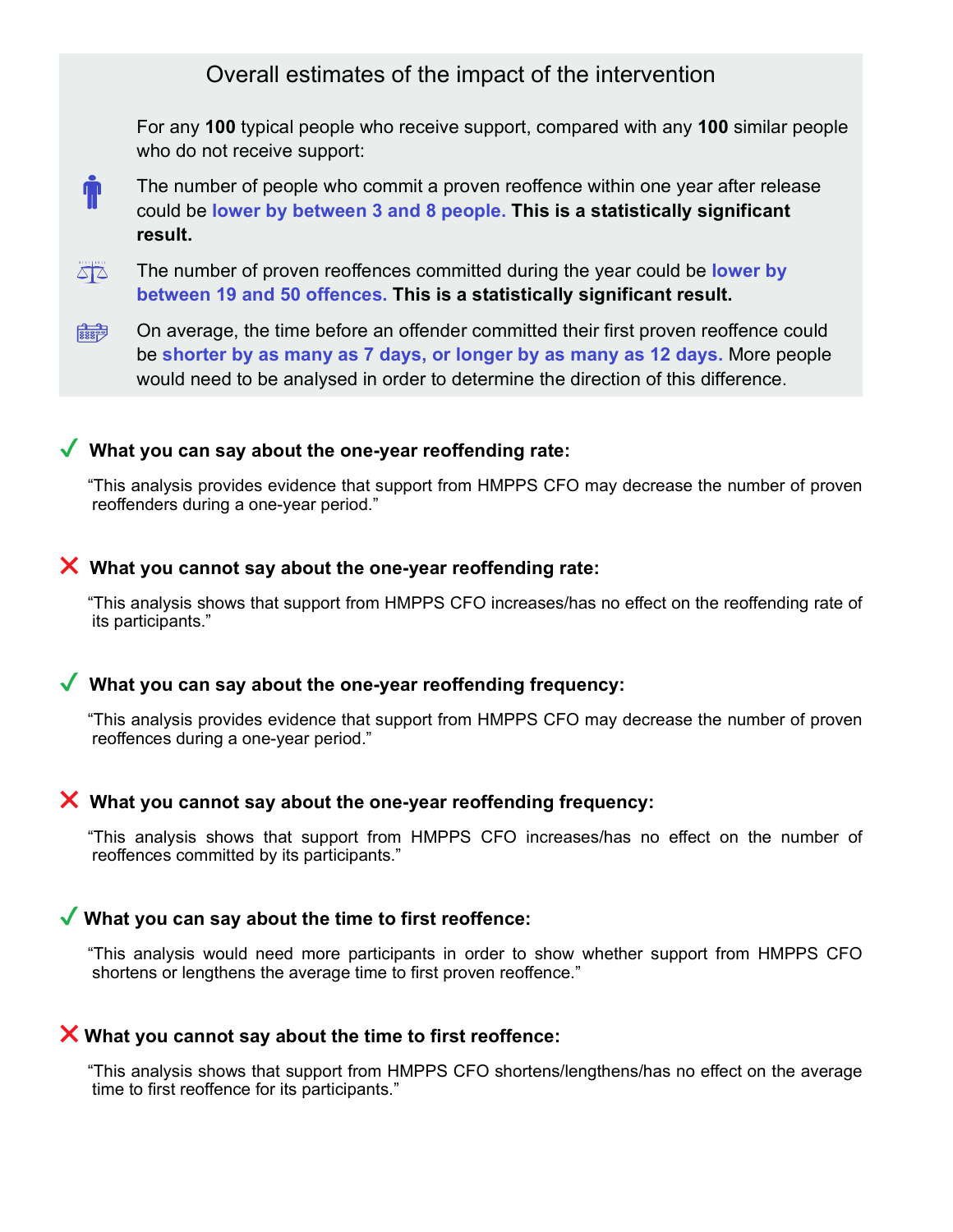### 4. The Open University

This analysis looked at the reoffending behaviour of 2,611 adults who participated in The Open University Programme of Higher Education in prisons. The overall results show that those who took part in the programme in England and Wales were less likely to reoffend and reoffended less frequently than those who did not. More people would need to be 4. The Open University<br>
This analysis looked at the reoffending behaviour of 2,611 adults who participated in The<br>
Open University Programme of Higher Education in prisons. The overall results show that<br>
those who took pa however this should not be taken to mean that the programme fails to affect it.

The Open University Programme of Higher Education enabled people who were in prison for six months or more to work towards a degree by distance learning. Offenders began the course of study in prison, but could continue it after release.

### Figure 4: One-year proven reoffending rate after support from The Open University



### Significant difference between groups

### Overall measurements of the treatment and comparison groups

For any 100 typical people in the treatment For any 100 typical people in the group, the equivalent of:

- of 14%), 4 people fewer than in the  $\qquad \qquad$  of 18%). 14 of the 100 people committed a proven reoffence during a one-year period (a rate comparison group.
- $\overline{\triangle}$ **33** proven reoffences were committed by these 100 people during the year (a frequency of 0.3 offences per person), 14 frequency of 0.5 offences per offences fewer than in the comparison group.
- 174 days was the average time before a  $\frac{1}{\left|\frac{1}{258817}\right|}$ reoffender committed their first proven **The contract communes are more proven** to contract communes comparison group.

comparison group, the equivalent of:

18 of the 100 people committed a proven reoffence within a one-year period (a rate of 18%).

47 proven reoffences were committed by these 100 people during the year (a frequency of 0.5 offences per person).

165 days was the average time before a reoffender committed their first proven reoffence.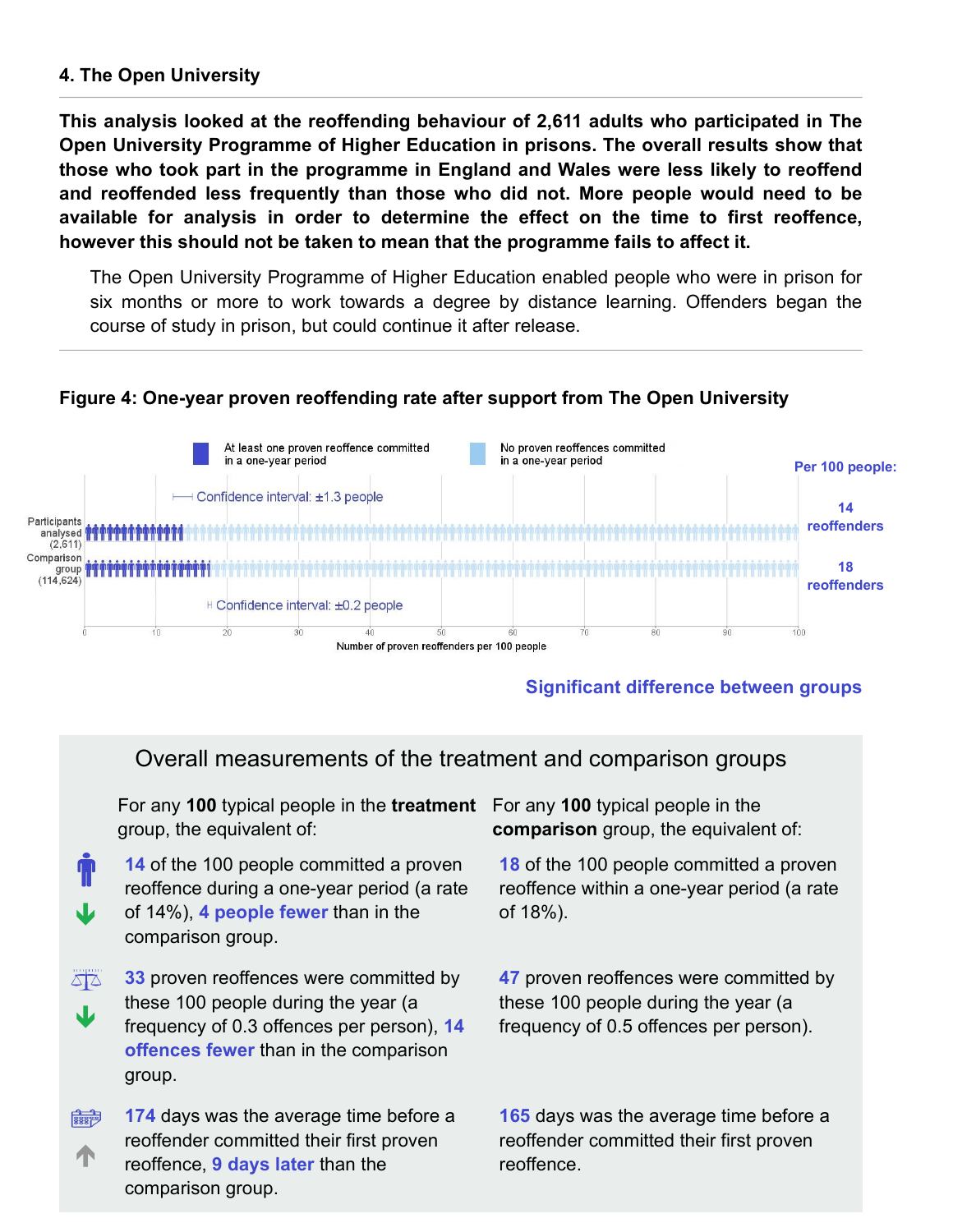For any 100 typical people who receive support, compared with any 100 similar people who do not receive support:



The number of people who commit a proven reoffence within one year after release could be lower by between 2 and 5 people. This is a statistically significant result.

 $\Delta \overline{\Delta}$ The number of proven reoffences committed during the year could be lower by between 10 and 19 offences. This is a statistically significant result.

On average, the time before an offender committed their first proven reoffence could  $\frac{1}{888812}$ be shorter by as many as 1 day, or longer by as many as 20 days. More people would need to be analysed in order to determine the direction of this difference.

### $\sqrt{\ }$  What you can say about the one-year reoffending rate:

"This analysis provides evidence that support from The Open University may decrease the number of proven reoffenders during a one-year period."

### $\boldsymbol{\times}$  What you cannot say about the one-year reoffending rate:

"This analysis shows that support from The Open University increases/has no effect on the reoffending rate of its participants." What you cannot say about the one-year reoffending rate:<br>
"This analysis shows that support from The Open University increases/has no effect on the reoffending<br>
rate of its participants."<br>
What you can say about the one-ye

### $\sqrt{\ }$  What you can say about the one-year reoffending frequency:

"This analysis provides evidence that support from The Open University may decrease the number of proven reoffences during a one-year period."

### $\boldsymbol{\times}$  What you cannot say about the one-year reoffending frequency:

"This analysis shows that support from The Open University increases/has no effect on the number of reoffences committed by its participants."

### $\blacktriangledown$  What you can say about the time to first reoffence:

University shortens or lengthens the average time to first proven reoffence."

### $\boldsymbol{\times}$  What you cannot say about the time to first reoffence:

"This analysis shows that support from The Open University shortens/lengthens/has no effect on the average time to first reoffence for its participants."